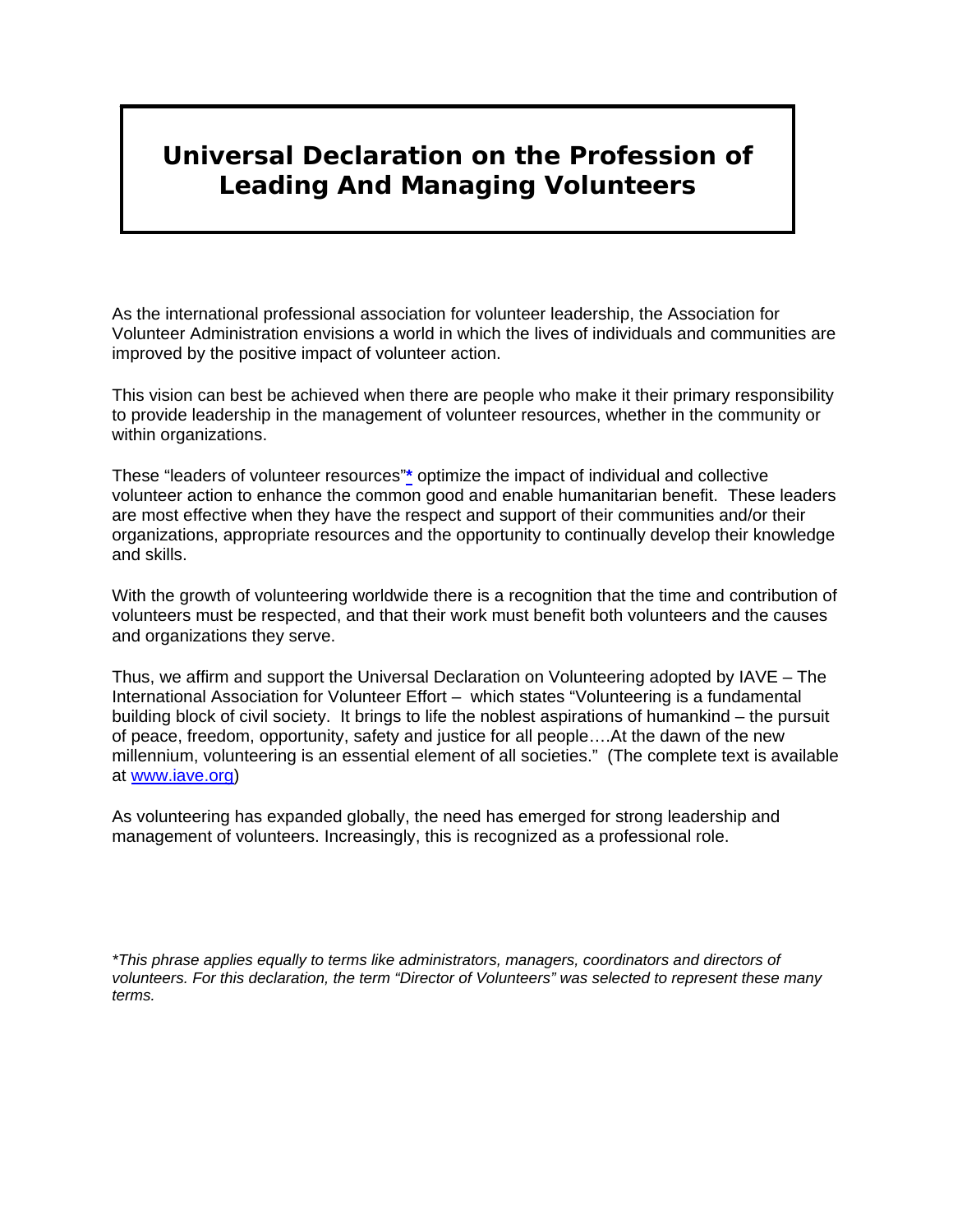## **Value and Contribution of Directors of Volunteers**

Directors of Volunteers promote change, solve problems, and meet human needs by mobilizing and managing volunteers for the greatest possible impact.

Directors of Volunteers aspire to:

- act in accordance with high professional standards.
- build commitment to a shared vision and mission.
- develop and match volunteer talents, motivations, time availability and differing contributions with satisfying opportunities.
- guide volunteers to success in actions that are meaningful to both the individual and the cause they serve.
- help develop and enhance an organizing framework for volunteering

### **Role**

#### *Directors of Volunteers mobilize and support volunteers to engage in effective action that addresses specified needs.*

As Directors of Volunteers we strive to:

- be innovative agents for change and progress.
- be passionate advocates for volunteering.
- welcome diverse contributions and ideas.
- develop trusting and positive work environments in which volunteers and other resources are effectively engaged and empowered.
- ensure the safety and security of volunteers.
- develop networks and facilitate partnerships to achieve desired results.
- be guided by, and committed to the goals and ideals of the cause/mission towards which we are working and to continually expand our knowledge and skills.
- communicate sensitively and accurately the context, rationale, and purpose of the work we are doing.
- learn from volunteers and others in order to improve the quality of our work.

## **Core Beliefs**

#### **As Directors of Volunteers, we hold these beliefs and seek to demonstrate them in our actions:**

- We believe in the potential of people to make a difference.
- We believe in volunteering and its value to individuals and society.
- We believe that change and progress are possible.
- We believe that diversity in views and in voluntary contribution enriches our effort.
- We believe that tolerance and trust are fundamental to volunteering.
- We believe in the value of individual and collective action.
- We believe in the substantial added value represented by the effective planning, resourcing and management of volunteers.